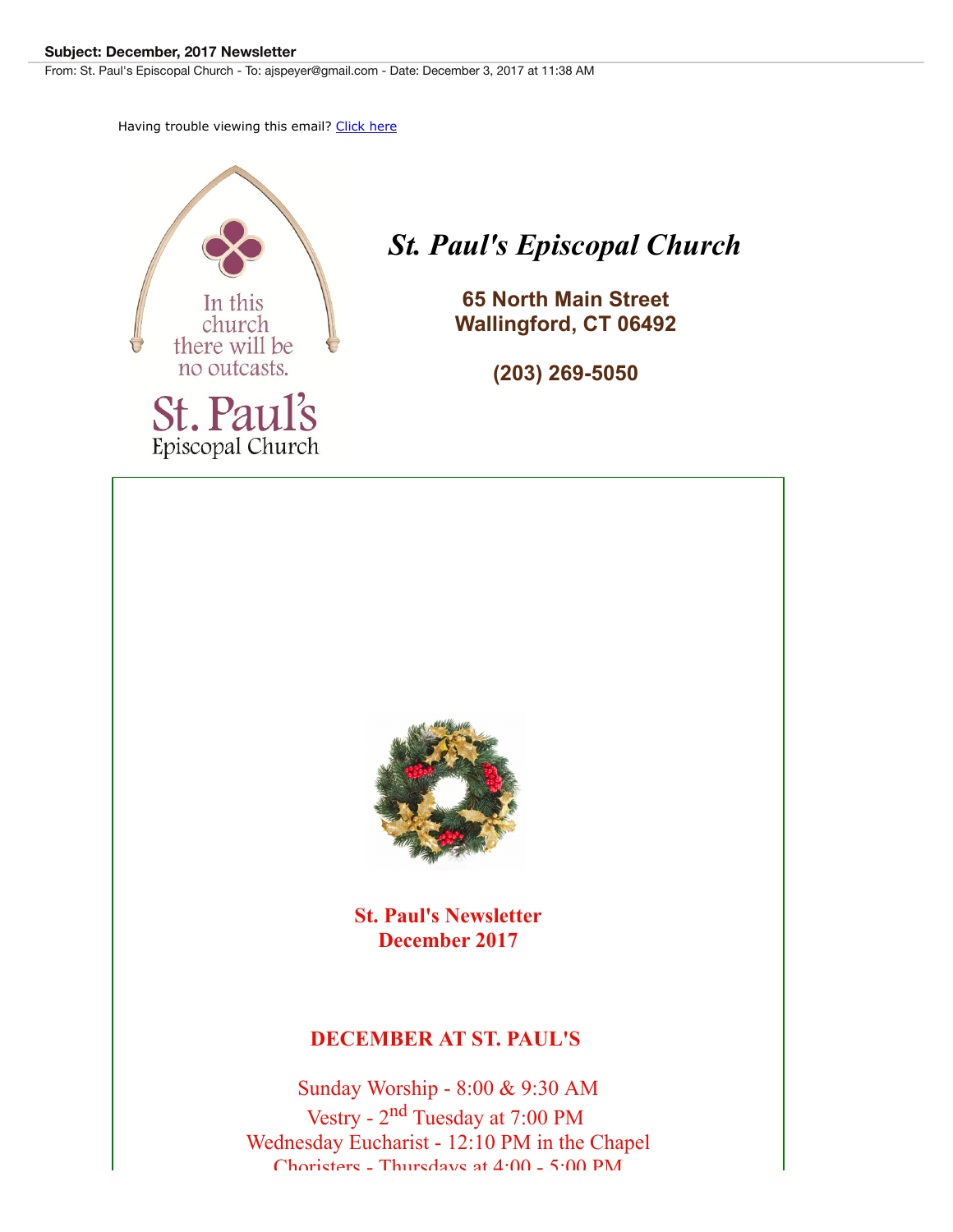CHOLISIVES - THURSDAYS AU  $\pm 1.00 - 3.00$  PM Choir Rehearsals - Thursday at 7:00 PM.

**CHURCH OPEN FOR PRAYER & REFLECTION** Wednesdays and Fridays - 10:00 AM - 1:00 PM

> **SACRED TRUST MEETING** December 3 - 9:00AM

**ST. NICHOLAS FESTIVAL** December 10

**HEALING PRAYER MEETING** December 5 - 7:30PM

**ELM CITY GIRLS CHOIR HOLIDAY CONCERT** December 8 - 7:30 PM

> **HIGH SCHOOL YOUTH GROUP** TBA

**GIRL'S FRIENDLY SOCIETY** Tuesday, December 19 - 6:30 PM

**CHRISTMAS EVE PAGEANT** Sunday, December 24 - 4:00 PM

**CHRISTMAS EVE CHORALE PRELUDE AND CANDLELIGHT SERVICE**

Sunday, December 24 - 10:30 PM

### **\*DEADLINE FOR THE JANUARY NEWSLETTER IS SUNDAY, DECEMBER 17\***

*Please see Christmas services at St. Paul's inside this newsletter!*

Dear Companions in Christ,

We begin a new church year now in this season of Advent. We'll be observing the four weeks of Advent in church each Sunday - with special music, lighting candles on the Advent wreath and LOTS of purple! Note that the morning of Sunday, December 24 is

*still Advent* **and we'll be observing it fully in a single service at 9:00 AM. (Please carefully review the Advent & Christmastide schedule on the following page for the full list of service times during this beautiful and busy season.)**

To help you observe the season at home during the week, we have a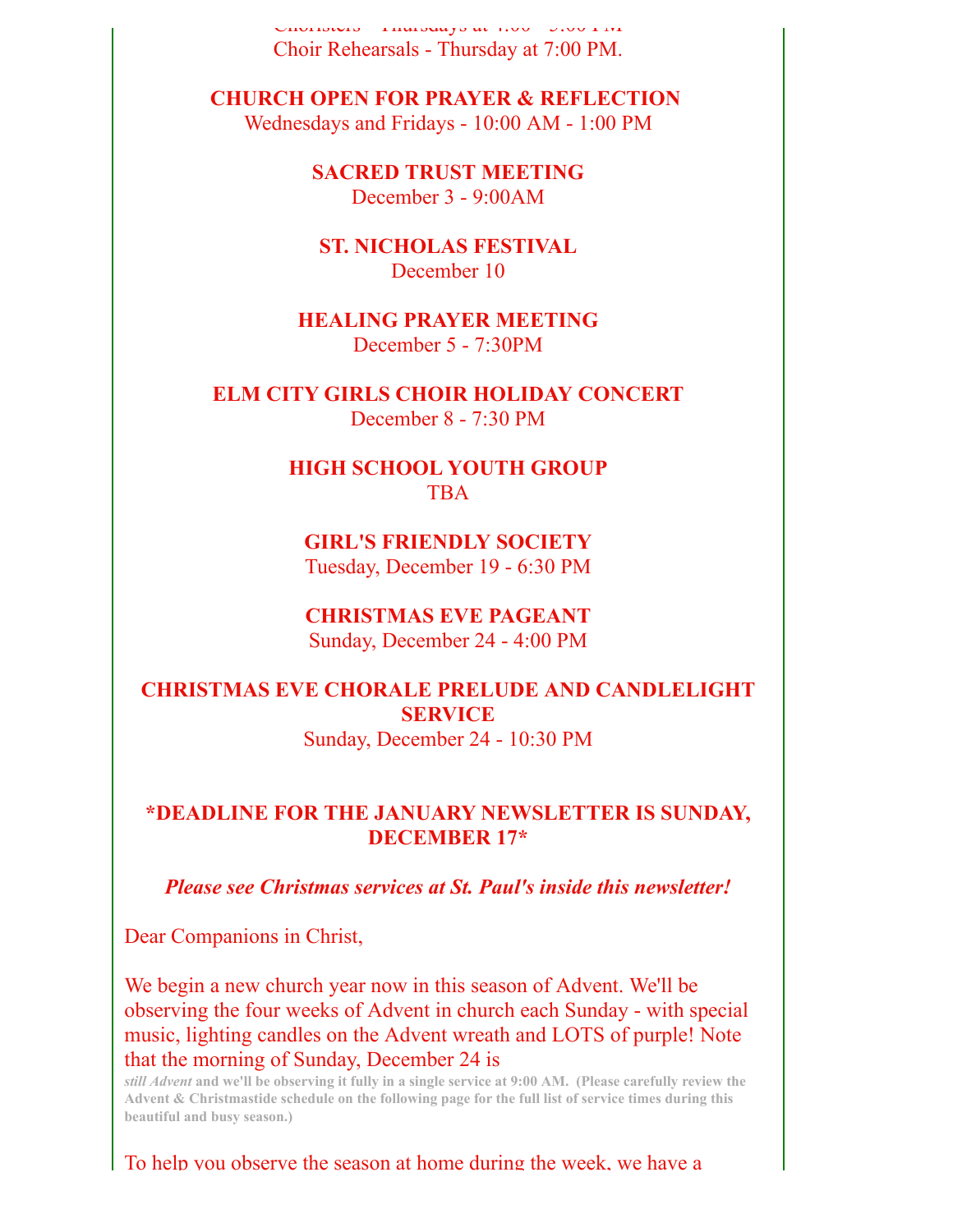To help you observe the season at home during the week, we have a wonderful, all-ages devotional booklet called "Advent in Full Color" that will be available at church (or in the office during the week). Please pick up your copy soon so you can take full advantage of all the simple activities, prayers, poems, plus the option to color the pictures.

You might also consider using online devotional resources. The Episcopal Church in CT has an Advent Blog written by local folks in the ordination process. Find it at episcopalct-advent.blogspot.com. You might be pleasantly surprised to learn that there's an ECCT Advent/Christmas Pinterest Board. Finally, I can't recommend highly enough the #AdventWord series offered by the Brothers of the Episcopal Order of St. John the Evangelist. Go to www.adventword.org/signup to receive a daily meditation with stunning images. It's available via email, Twitter and Instagram.

Finally, don't forget that our beautiful, sacred space in open for prayer and reflection from 10:00-1:00 throughout the week during Advent, thanks to Gene Gervais and his team of volunteer hosts. At this point there's just one day left to fill, so please be in touch with Gene ASAP if you'd like to serve.

### Faithfully, Dee Anne+

### P.S.:

**Our St. Nicholas Festival on Advent II/December 10 is a highlight of the season. Please invite friends to enjoy our visit from Nicholas, Christian bishop, martyr and saint. Candy canes, gold coins, and wearing seasonal or mismatched socks are all part of the fun!**

### **Advent & Christmastide 2017 at St. Paul's**

### **Sunday, December 3**

- Advent begins! Services at 8:00 & 9:30. Christmas Pageant rehearsal 9:15

**Sunday, December 10** - St. Nicholas Festival! A visit from you-know-who at both 8:00 & 9:30 services, plus the blessing of candy canes and other fun.

*Wear your seasonal or mismatched socks!* (And, if you took an ornament off the Covenant to Care tree, please bring in your unwrapped gift.)

### **Sunday, December 17** -

Services at 8:00 & 9:30, with a visitor from Bethlehem selling olivewood ornaments to benefit Christians in the Holy Land. Christmas Pageant rehearsal at 9:15 AND again at 11:00 (following a snack for the pageant players).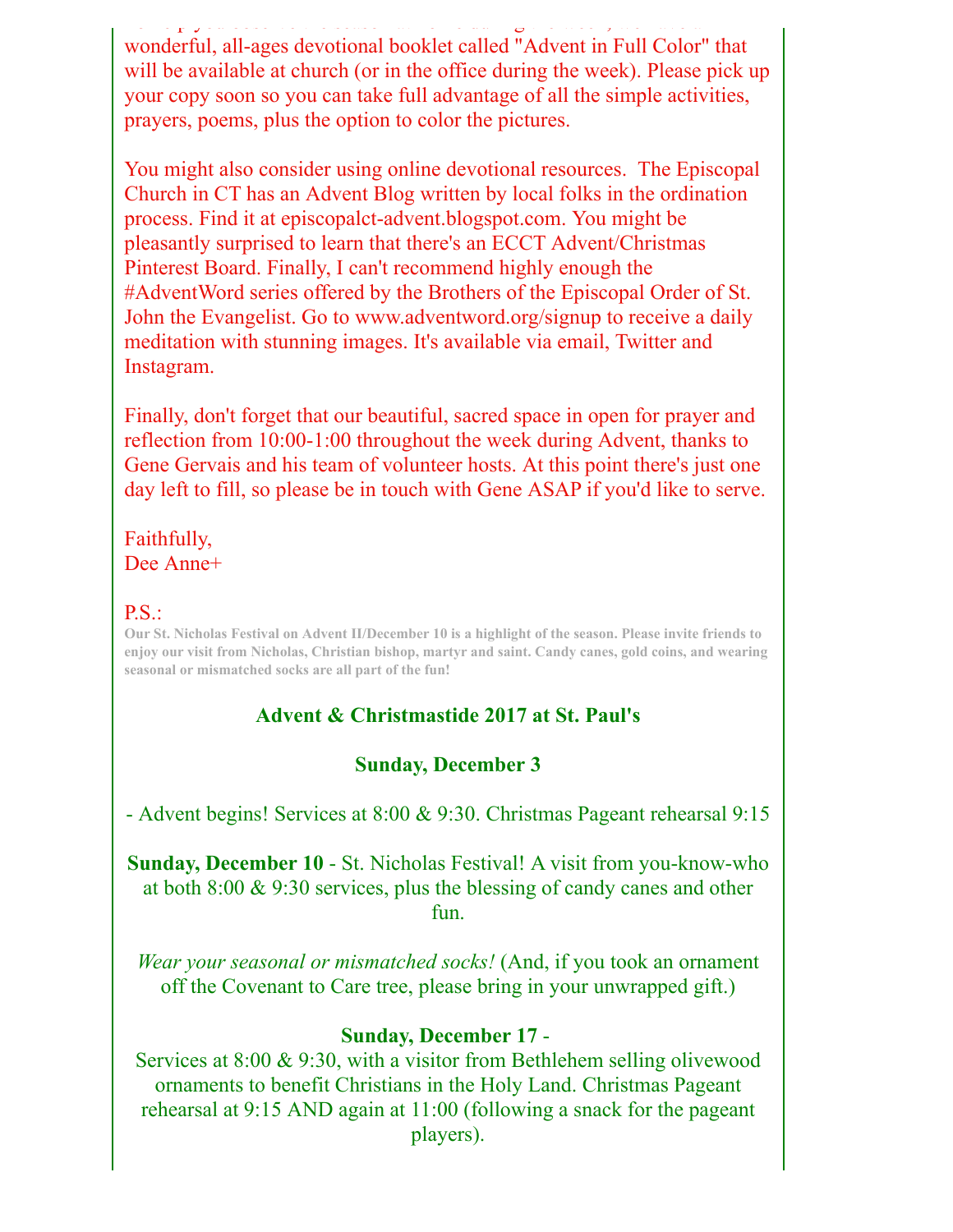**Sunday, December 24** - It's STILL Advent! **A single service at 9:00 AM**

Then, it's *CHRISTMAS...*

## **Sunday, December 24: The Eve of the Nativity 2:45 PM** Pageant Rehearsal

**4:00 PM** Christmas Service with Pageant & Carols

**10:30 PM** Choral Prelude with the St. Paul's Choir, flute and guest string quartet 11:00 PM Candlelight Service with Choir & Carols

## **Monday, December 25: Christmas Day**

**9:00 AM** Come-as-you-are Holy Eucharist & Carol Sing. PG-rated PJ's welcomed!

**Sunday, December 31 -- A single combined service at 9:00 AM.** End the year with a beautiful celebration of Christmas poetry.

*Regular schedule of services at 8:00 & 9:30 AM resumes Sunday, January 7 with A Festival of Lesson & Carols for Epiphany. Church School, Nursery & Adult Forum reconvene.*



## **Vestry Update for November 2017 --**

The minutes from October's meeting were reviewed and approved.

### **Rector's Report**:

Dee Anne brought up that she's discussed with Jay the need to get an ad hoc group together after Christmas to review and possibly revise two important liturgical observances: All Saints' (especially the Tree of Remembrance service) and Palm Sunday. They will be looking for a mix of parishioners from both services to discuss and plan.

**Fall Fair**: A preliminary report indicates we may have made over \$5,500. Once the final tally is made we hope to be over \$6,000. The pie committee, of which we had plenty of volunteers, made 217 large apple pies and 68 mini pies. We were able to do this thanks to another generous donation of 40 bushels of apples from Blue Hills Orchard. New this year was a table operated by our newly constituted youth group. All activities were located downstairs in Wilkinson Hall. A very successful luncheon was provided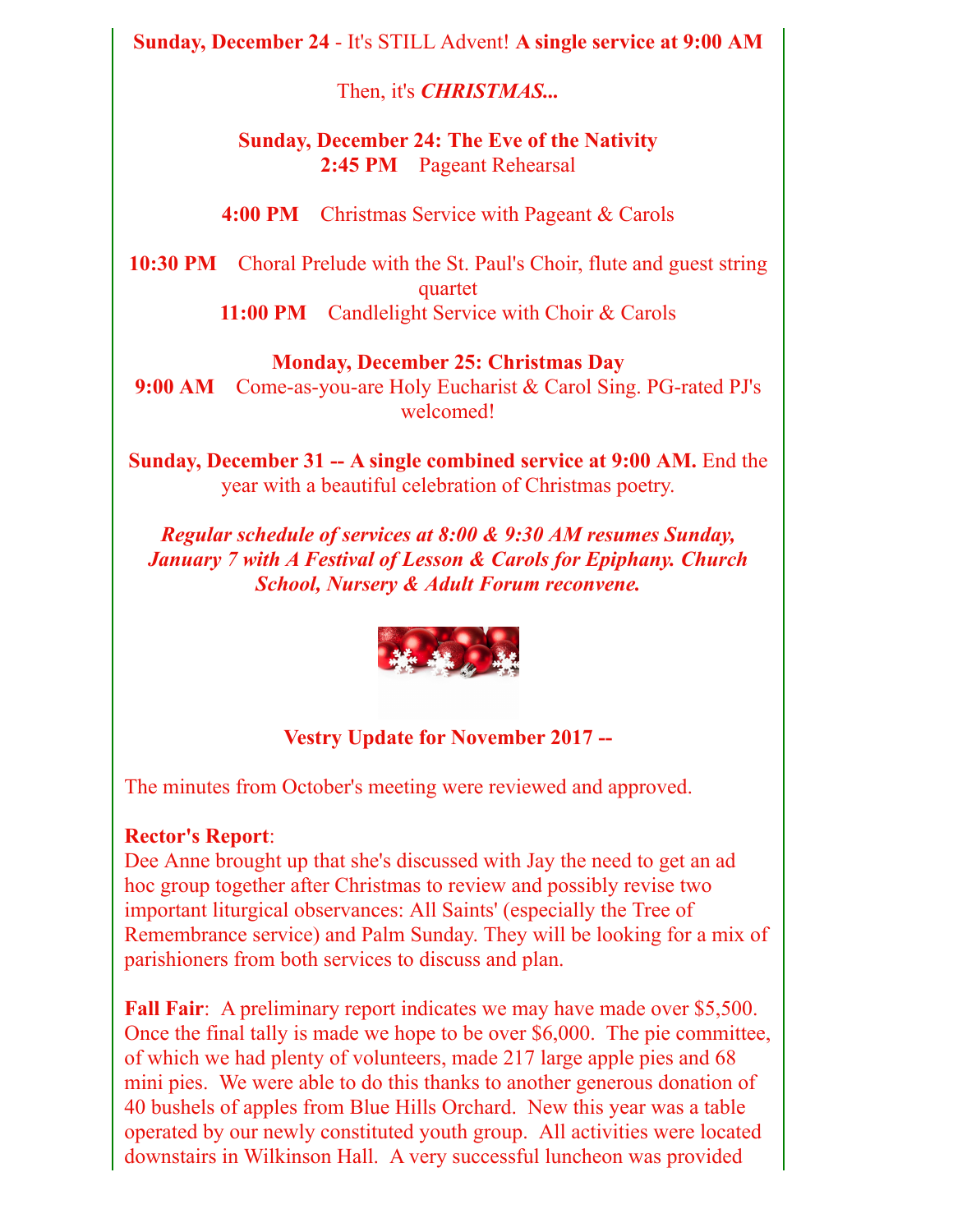and coordinated by Brian and Lisa Sabia. This may be their last year doing this so we are looking for someone to take over this function for next year's fair. Concurrently with the Fair, the Thrift Shop reported over \$500 in sales.

Thanks again to all who made this year's Fall Fair a rousing success, especially Sharon Rogalski who volunteered in early October to take over coordinating all of the events and arranging for the crafters. Chuck was honored to work closely with George Swenson coordinating the pies.

**Treasurer's Report:** The treasurer's report for October was reviewed and approved as submitted. We are currently \$20,000 ahead of/better than last year at this time and our investments have grown by over \$100,000 since this time last year. We discussed how matching gifts should be treated and how to display them in the Treasurer's report.

We also discussed working with the counters after the Sunday services to clarify what we record as pledge income vs. free will offerings.

Updates were provided from liaisons to the following committees:

**Christian Formation:** The first 6 week rotation has been completed. For the first time in a couple of years we have classes beginning with Pre-K through high school.

Much of this is due to our new Director of Religious Education and Formation, Frances Chamberlain. Frances was recognized as bringing a lot of energy beyond her budgeted ten hours.

**Property:** The detailed design prepared by Dan Lyon for two railings for the altar steps was presented to the Vestry. We will now contact three woodworkers to see if they are interested and request bids to construct and install the railings.

Following Thanksgiving we will be looking for assistance in cleaning out and reorganizing the storage closet at the end of the upstairs hall and the room off Wilkinson Hall where we store tables, chairs, and other odd items of furniture.

**Healing Prayer:** A Healing Prayer Team provided prayers for the second time at the services on November 12

th. A number of people contacted them during communion in the back of the church at each service.

**Communication:** The new digital directory is in the works. We need more people to submit photos or have them taken after the Sunday services. A limited number of hard copies will be printed and be available to those without internet connectivity at the Annual Meeting on January 21

**st. To accomplish this, we have set a date of January 7**

th for photos to be submitted/taken and for personal information such a address, phone numbers, and email to be updated.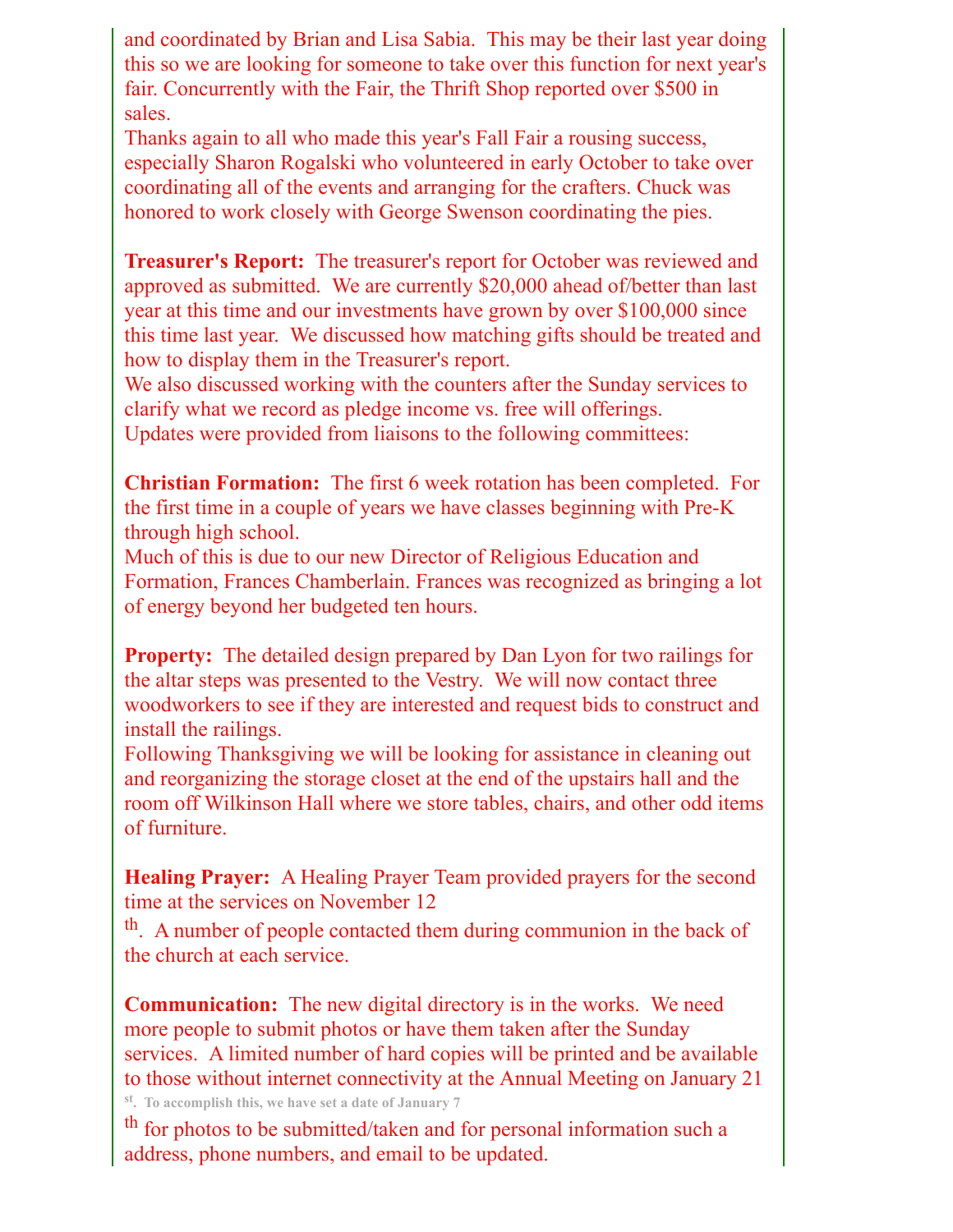## **Stewardship:** As of November 14

**th we have received 84 pledges for \$174,000. This is \$20,000 ahead of last year for the same number of pledges received. 18 were submitted on line and 66 were submitted using the new pledge form. 37 pledges were increases and 13 were new. There is approximately \$54,000 outstanding from people who pledges last year but have not yet submitted a pledge for this year.**

## **Nominating Committee**:

The committee has been identified and will begin working on nomination for the next class of vestry and committee members.

As a formality, the vestry reviewed and approved the Rector's IRS Housing Documentation for the coming year.

# **Looking ahead:** Next year we celebrate the 150

**th anniversary of the consecration of the church building.**

Your wardens, Chuck Maynard & Gene Gervais

## **Christian Education**

Church School is available this month for those not participating in the pageant. Please meet in the "block room" near Wilkinson Hall at 9:15 for Advent celebrations!

## **The 2017 St. Paul's Fair**

The "Fair That Almost Wasn't" . . . turned out to be a great success - thanks to everyone who stepped up and peeled apples, rolled dough, wrapped baskets, sold tickets, cooked in the kitchen and served sandwiches and apple pie a la mode for lunch. Special thanks to Helen, Denise and Al for managing the basket raffle; Brian and Lisa for organizing the luncheon; for John and Eileen for making sandwiches and Stan for taking lunch orders; Gerda and Kate for selling goodies at the baked goods table, Marcia and Shawn for all the bargains at the gold elephant table; and Chuck, George and Peter for orchestrating the baking and selling of over 270 pies. And thank you to our newly-formed Youth Group who made crafts and sold them at their own table, to the fourteen vendors who sold their crafts, to the Boy Scouts for setting up and taking down the tables, to Bobby for a fantastic job of cleaning up, and to all of you who came to the fair and enjoyed a great day. Amounts are still being totaled, but for the "Fair That Almost Wasn't," we anticipate making a profit of over \$6,500.00. -

Gratefully,

Sharon Rogalski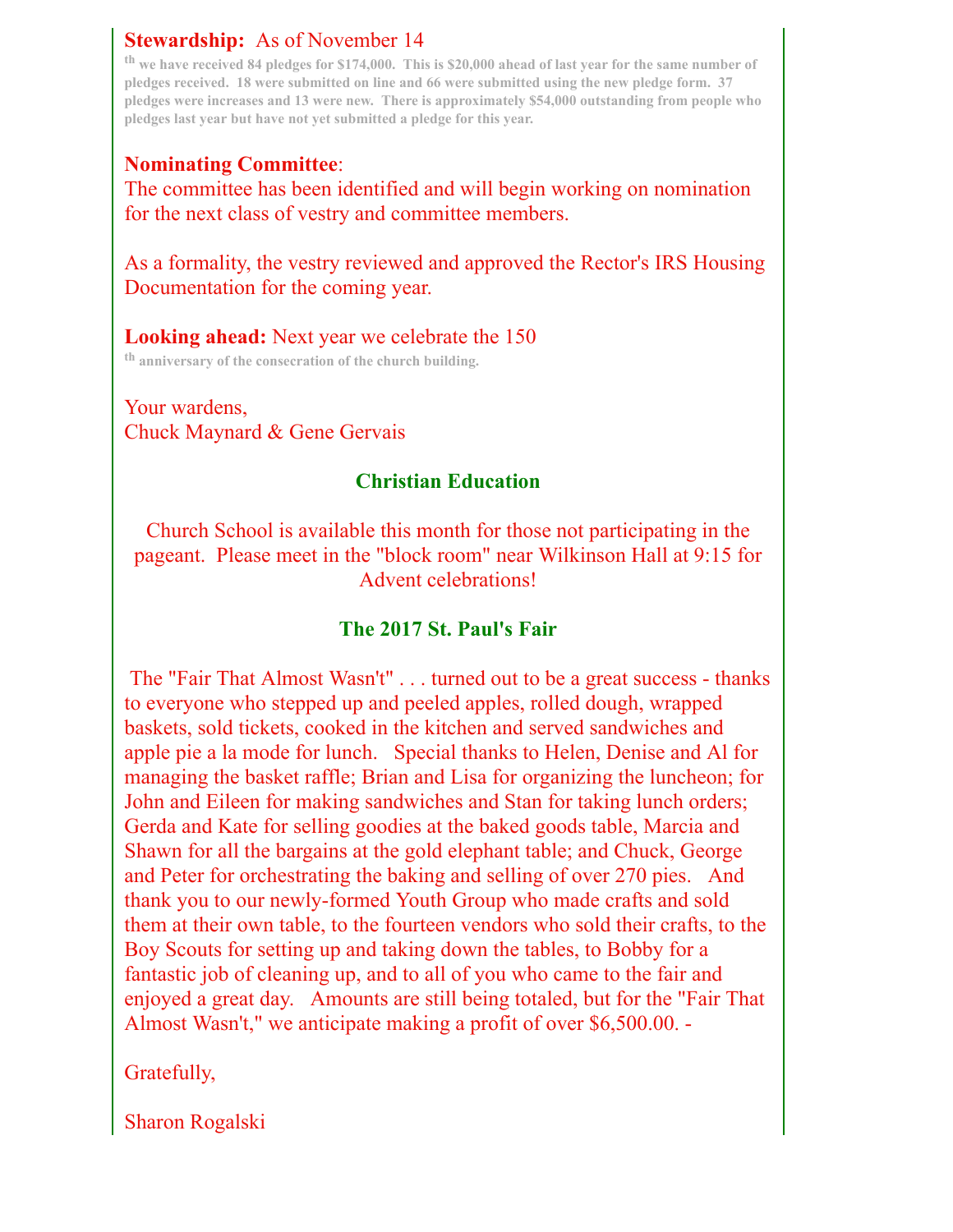### **School Supplies for IRIS**

The Girls' Friendly Society is collecting school supplies for Integrated Refugee and Immigrant Services in New Haven. These supplies are needed throughout the year, as backpacks filled with basic supplies are given to newly arriving children to begin their schooling. There is a box set up near the front for your donations. Thank you to those who have already contributed. Supplies needed: crayons, glue sticks, pencils, pens, colored pencils, markers, highlighters, erasers, rulers and backpacks.

### *Elm City Girls Choir Holiday Concert*

On Friday December 8th at 7:30 pm, St. Paul's will be hosting a concert by the Elm City Girl's Choir. Based in New Haven,

the Elm City Girls' Choir is New England's premier girls' choral ensemble and has toured extensively throughout North America and Europe. ECGC has received national recognition, performing at venues such as Carnegie Hall and Lincoln Center and with professional orchestras including the Boston Philharmonic, New Haven Symphony and Moscow State Orchestra. ECGC was founded by former St. Paul's music director Tom Brand, and our choral scholar Sophie Haxhi is a member of the choir and will be performing in the concert.

### **Christmas Eve Choral Prelude and Candlelight Service**

### On Sunday, December 24

**th at 10:30 PM, the choir of St. Paul's will be joined by a string quartet, flute and soloists to present a variety of choral music. Composers will include John Rutter, Ralph Vaughan Williams, Harold Darke, and Johannes Brahms. The Choral Prelude begins at 10:30 pm, and the candlelight service begins at 11:00 pm. Join us in this joyous celebration of the Savior's birth.**

### **"It is in giving that we receive..."**

So far we have raised over \$189,000. That includes 42 people who increased their giving and 14 new gifts. Many thanks to everyone who has turned in a completed 2018 Pledge Form, or pledged online at stpaulswallingford.org. If you've not already done so, please place your Form in today's offertory or drop it off in the parish office during the week. Pledge Forms are available at each church entrance. YOUR pledge makes everything we do together possible. For instance, a pledge of \$900 provides altar supplies for the year, \$2,500 covers church school and youth programming, \$6,300 pays six month of utilities for our big, beautiful space, and \$14,000 supports half of the music director's time. We also encourage you to see if your employer offers Matching Gifts. Please contact the parish office for more information about how we can arrange for St. Paul's to be the beneficiary of this. Thank you!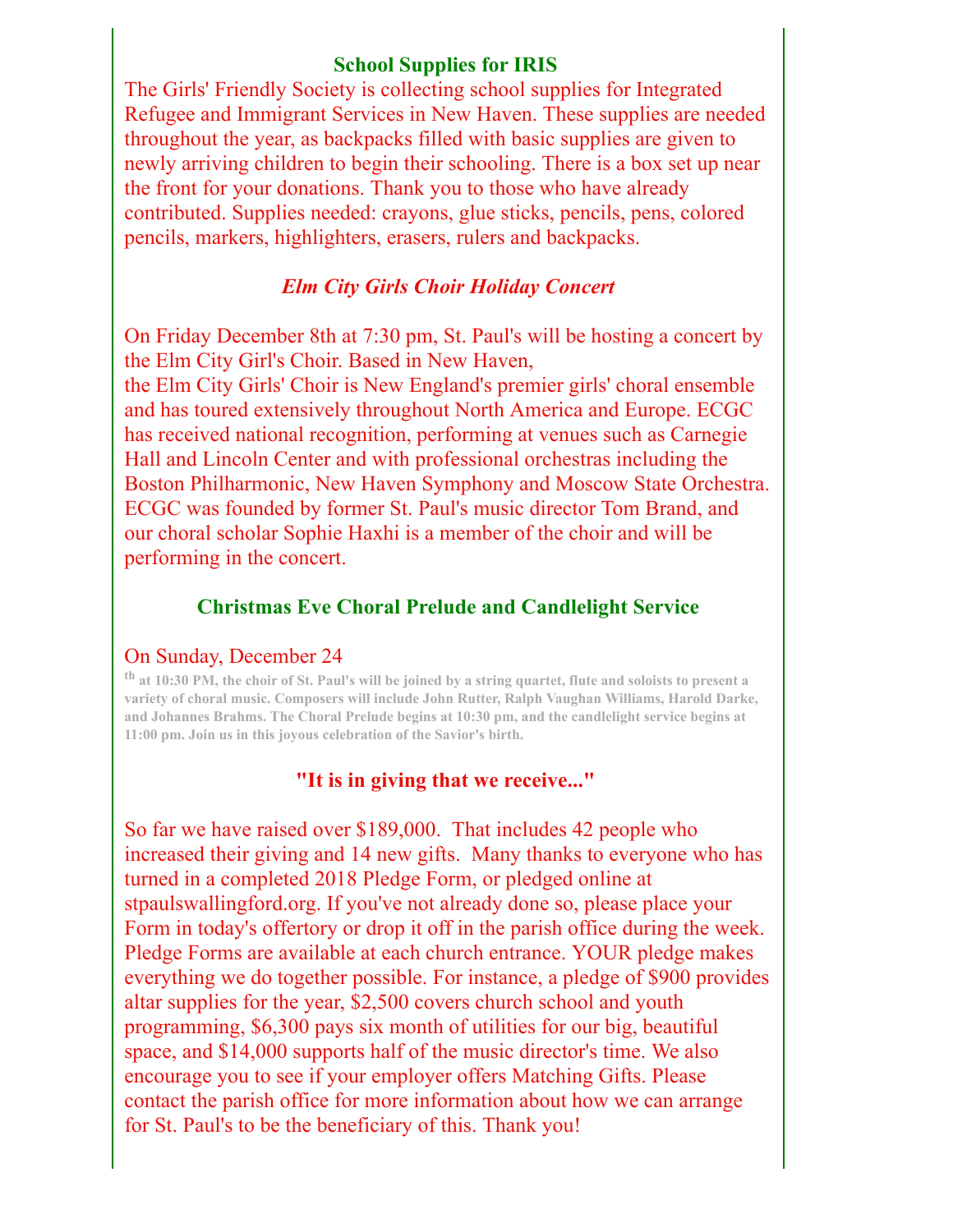

## **Adult Forum: New Opportunities!**

During the first three Sundays in December, the Adult Forum will do an Advent unit that explores the themes of Advent (hope, joy, peace, and love) through important figures in the Advent journey (Isaiah, John the Baptist, Mary).

In January and February we will read together Barbara Brown Taylor's, *Bread of Angels*. Here is the Amazon description: "

*Bread of Angels* contains twenty-nine sermons about God's providential care, as symbolized by the manna given to the Israelites as they made their way through the wilderness." If you have any questions or would like to have a book ordered for you (\$10), please contact Amy Foster 203-697- 2758.

The Adult Forum meets on Sunday mornings at 9:00 in Wilkinson Hallcome try it out!

## **Wallingford Workcamp**

A free home repair program is coming to our area the week of July 8-14, 2018! The First Congregational Church of Wallingford is hosting a national group mission program in collaboration with Group Mission Trips which serves elderly, low income and/or disabled homeowners. Eligible residents must live within a 30-minute drive from Sheehan High School in Wallingford. Eligible repair projects include: porch repair/construction, step repair, exterior painting, interior painting, weatherization, wheelchair ramp repair/construction, mobile home skirting, roofing (no tear offs). Applications are available on the shelf outside the church. If you are interested apply ASAP. The deadline for applications is January 31, 2018. For more information visit the following website: https://sites.google.com/site/wallingfordworkcamp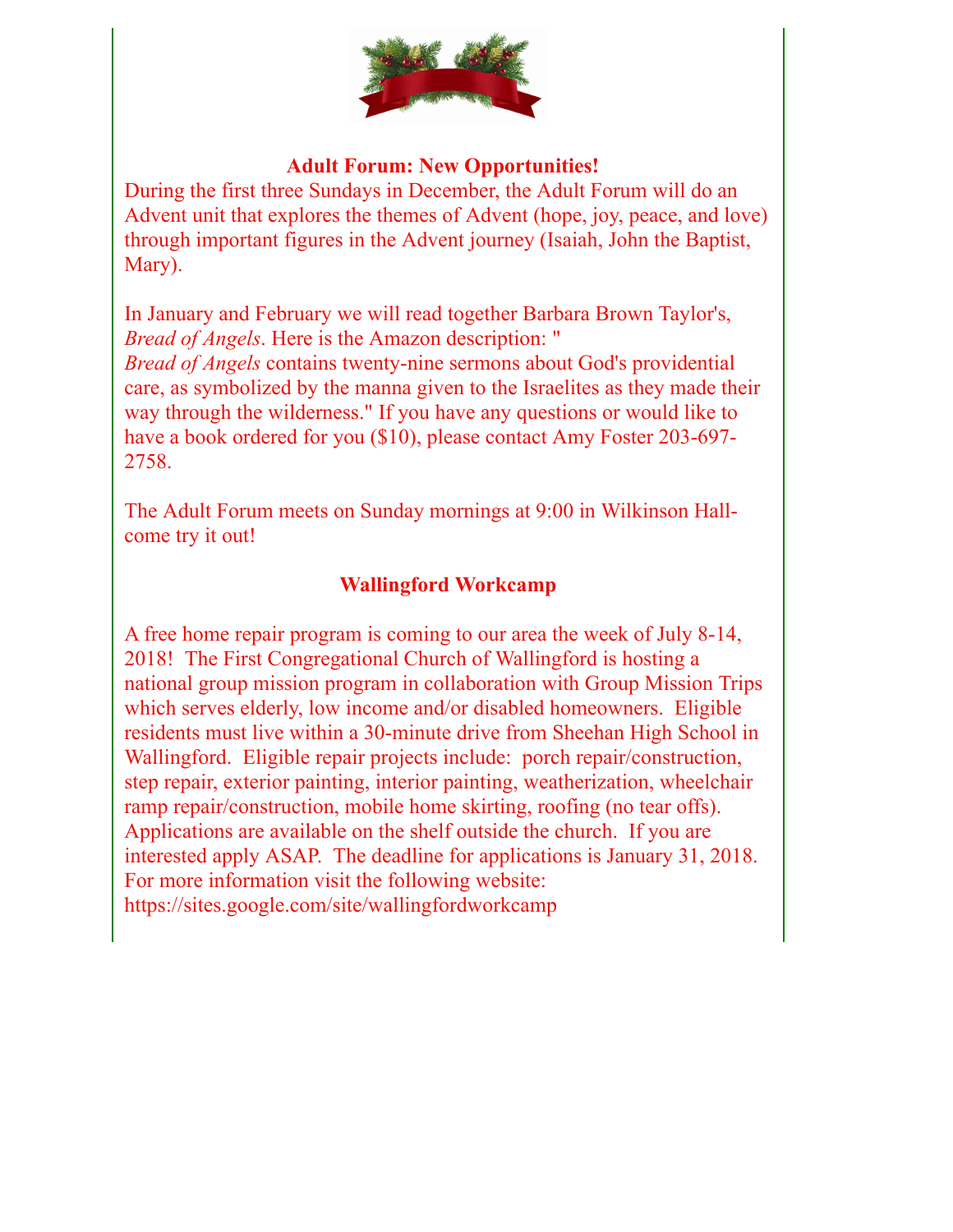### **Readers - Ushers - Crucifers - Acolytes -Chalice Bearers!**

Please check your schedules for services and times you are serving. If you are unable to fulfill your obligation, please obtain a substitute for yourself! If you would also inform the parish office of any changes it would be greatly appreciated! Thank you.

**Annual Reports-**Reminder that all annual reports must be submitted to the church office by January 7, 2018.

The Sacrament of Holy Baptism will be celebrated on the following Feast Day: Epiphany (January 7, 2018) and Easter vigil (March 31). Preparation for this celebration of Christian initiation includes a formal application and participation of parents and godparents in our Baptism Workshop and Rehearsal. Please direct any inquiries to the Rector at 203-269-5050 or rector@stpaulswallingford.org.

**New Parish Directory--**Many thanks to all of you who've uploaded your contact info and family pictures for our new Parish Directory which will be available through a password protected website, mobile app or in printed form! If you've not already done so, please go to our website at stpaulswallingford.org and follow the link. If you need further assistance, please email us at stpaulswallingford@gmail.com. We'll also be taking pictures at church on select Sundays so those not online may participate.

The parish office is open Tuesday - Friday 9:00 AM - 3:00 PM. The telephone number is (203) 269-5050. E-mail - office@stpaulswallingford.org Fax - (203) 269-3813 Web Site - www.stpaulswallingford.org If we are not in the office, please leave a message.

**Please advise us of - change of address or telephone numbers - illness, hospitalizations, deaths - requests for baptisms, weddings, etc**

**Times for St. Paul's Sunday Service Comcast Cable Channel 18 Please advise us of - change of address or telephone numbers**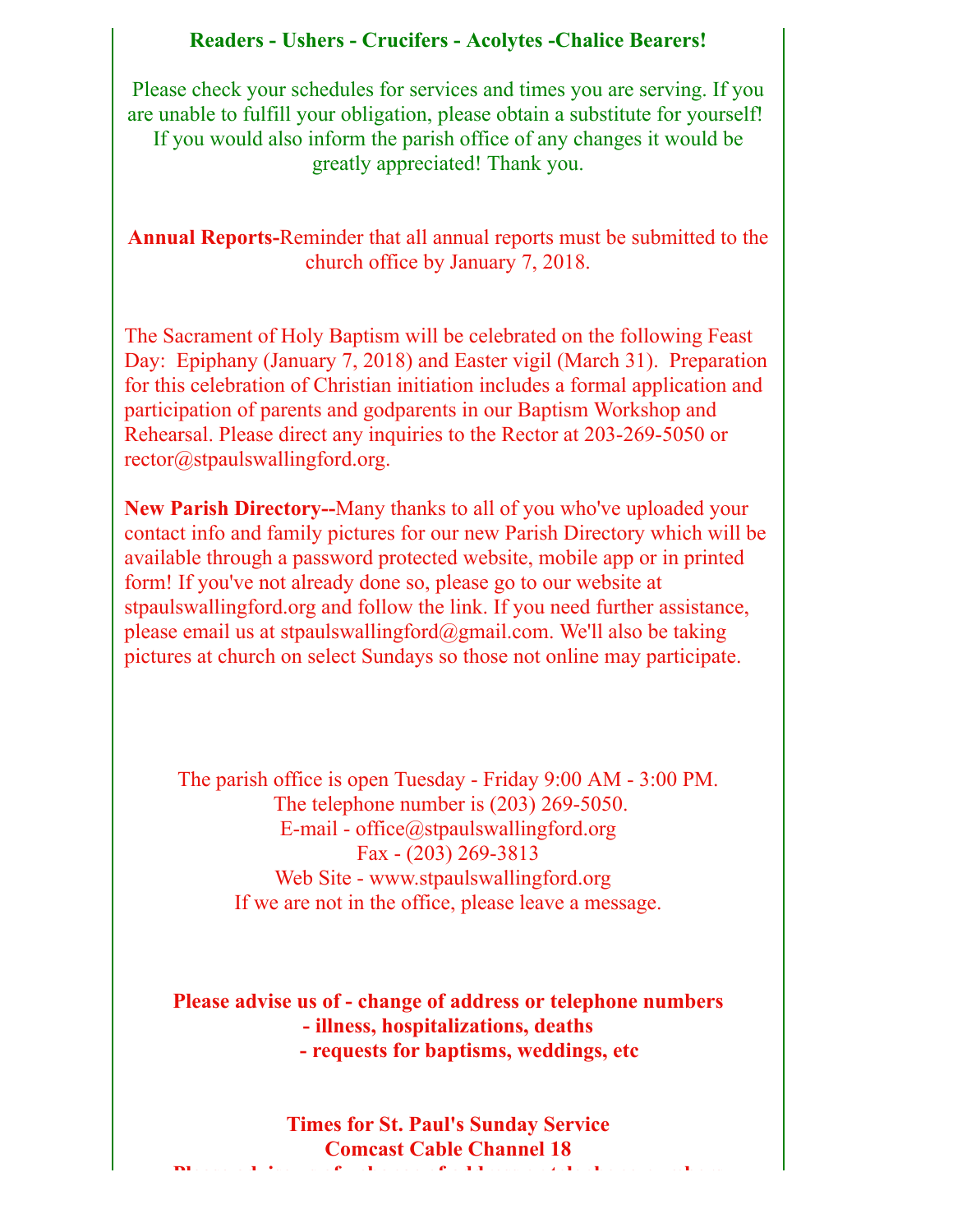## **Please advise us of - change of address or telephone numbers Frontier Channel 99 www.WPAA.TV** - **WPAA on the Internet Sunday - 5:00 PM Monday - 8:00 AM Wednesday - 2:00 PM Saturday - 7:00 PM**

#### *VESTRY VESTRY*

Rector, the Rev. Dee Anne Dodd 203-269-5050

Senior Warden, Chuck Maynard 203-269-6323

Junior Warden, Gene Gervais 203-265-4658

Clerk, Kathy Schave 203-949-1638

Treasurer, Ted Hartsoe 203-269-6789

Linda Daley 203-915-8529

Beth Kennedy 203-506-0797

Susan Bravo 203-265-1392

Stephanie Crump 203-641-2420

Holly Frost 203-284-9823

Kristin Liu 203-507-7145

Ralph Nardi 203-265-3833

George Richardson 203-269-1071

Kelly Cozzi 203-506-2882